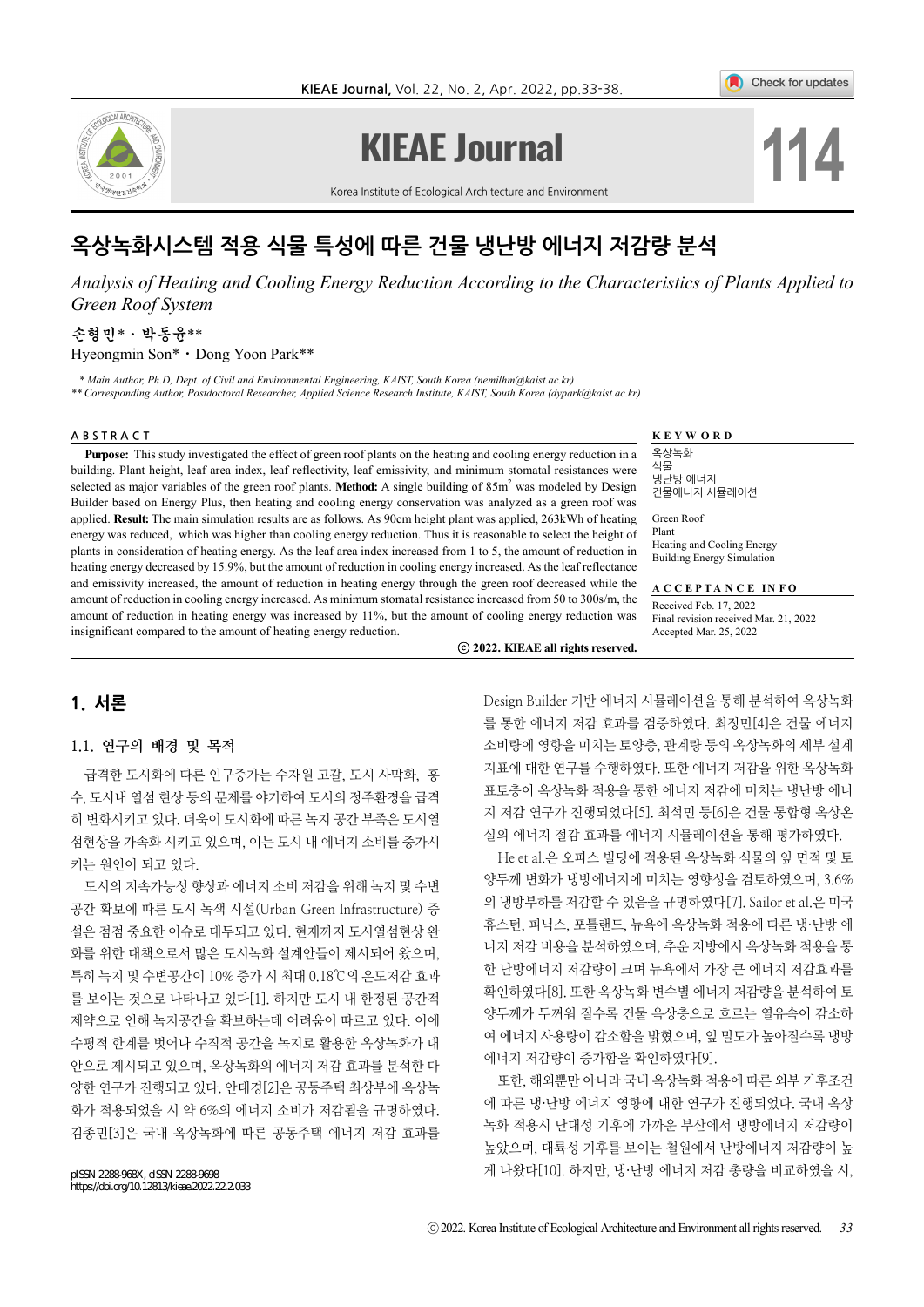난방에너지 사용량이 큰 대륙성 기후를 갖고 있는 철원에서 옥상녹 화를 통한 가장 큰 에너지 저감량을 보여 냉·난방 에너지 저감을 위 해서는 난방에너지 저감을 위한 식생선택이 요구된다[10].

이와 같이 국내외 옥상녹화 적용을 통한 에너지 저감 효과를 규명 한 다양한 연구가 진행되고 있으나, 대다수의 연구는 옥상녹화 적용 이 건물 전체 에너지 저감 효과에 미치는 영향성을 규명한 연구가 주 로 진행되었다. 아직까지 옥상녹화 표면 온도에 영향을 미칠 수 있는 옥상녹화 적용 식물 특성에 대한 주요 변수들이 건물 에너지 저감 효 과에 미치는 영향성은 규명되지 못했다. 본 연구에서는 옥상녹화에 적용되는 식물의 키, 엽면적 지수, 잎 반사율, 잎 방사율, 최소 기공 저항 등의 적용 식물 특성 변화에 따른 에너지 저감량을 시뮬레이션 을 통해 분석하였으며, 본 결과를 통해 에너지 저감형 옥상녹화를 위 한 최적 식생 선택안을 제안하고자 한다.

# 2. 연구 방법

# 2.1. 해석 대상 및 입력조건

본 실험은 Energy Plus 기반 Design Builder 3.0을 통해서 수행되었 다. Design Builder는 Energy Plus를 사용하기 위한 인터페이스 중심의 SW로, Energy Plus 엔진이 내장되어 있어 Energy Plus 해석방법을 사 용한다. 시뮬레이션의 조건은 인천지역 날씨 데이터를 바탕으로 가정 용 건물 거주 스케쥴로 설정되었으며, 시뮬레이션 조건은 Table 1.과 같 다. 옥상녹화 적용에 따른 에너지 저감 시뮬레이션을 위한 거주 모델은 노후화 및 낮은 단열 기준을 가지고 있어 개수선이 요구되는 1987년 이 전 주거용 남향 단층 건물이며, 국민주택 규모 (85 m<sup>2</sup>)로 일반적 주거 건물에 적용되는 남향 전창을 배치하였다. 30년 이상된 주거용 건물이 48%에 이른다는 국토교통부자료[11]를 고려하여 1987년 국내 단열 기 준으로 단열 물성치를 설정하였으며, 세부 조건은 Table 3.과 같다.

적용된 옥상녹화 식생 조건에 따른 에너지 저감 효과분석을 위해 식물의 키(Height of Plants), 단위 토양 면적당 식생이 가지는 모든 잎 층의 밀도로서 식재간 거리, 밀집도를 파악할 수 있는엽면적 지수 (Leaf area index, LAI), 잎 반사율(Leaf reflectivity), 잎 방사율 (Leaf emissivity), 최소기공저항(Minimum stomatal resistance)을 주요 변수로 설정하였으며, 결과 비교를 위한 비교군의 기본 설정은 Table 4.와 같다. 옥상녹화 적용에 따른 에너지 저감에 대한 폭넓은 분석을 위해 월별 에너지 분석이 필요할 수 있겠으나, 일반적으로 옥

| Table 1. Conditions for simulations |  |  |
|-------------------------------------|--|--|
|-------------------------------------|--|--|

| Conditions for the simulation target |                                                                        |  |
|--------------------------------------|------------------------------------------------------------------------|--|
| Weather data                         | Climate data in Incheon                                                |  |
| Run period                           | 01/01/2010~12/31/2010                                                  |  |
| Holiday                              | Korea, 2010                                                            |  |
| Schedule                             | Dwell (running time: $16$ to 5)                                        |  |
| Occupancy                            | $0.05$ (person/m <sup>2</sup> )                                        |  |
| Equipment                            | 3.9W/m <sup>2</sup>                                                    |  |
| Lighting load density                | 5W/m <sup>2</sup>                                                      |  |
| <b>HVAC</b>                          | Heating: Under Floor heating system<br>Cooling: Packaged direct system |  |
| Setting temperature                  | Heating set point: $21^{\circ}$ C<br>Cooling set point: $26^{\circ}$ C |  |

상녹화에 적용되는 식물은 계절, 월별에 따라 변화하지 않고 동일한 식물이 다년간 적용된다. 따라서 계절 변화에 따른 식생의 변화는 고 려되지 않았다. 또한 식생 종류와 계절별 변화보다는 변수의 수치상 변화에 따른 에너지 변화량 결과를 바탕으로 냉·난방 에너지 저감형

*Table 2. Zoning of the target building for simulations*

| Volme   | Floor area        | Ext. wall    | <b>Window</b> |  |
|---------|-------------------|--------------|---------------|--|
| $(m^3)$ | (m <sup>2</sup> ) | area $(m^2)$ | area $(m^2)$  |  |
|         | 239               |              | 103           |  |

|  |  |  |  | Table 3. Properties of the building material for simulations |
|--|--|--|--|--------------------------------------------------------------|
|  |  |  |  |                                                              |

|              | <b>Material</b>       | <b>Thickness</b><br>[mm] | Conductivity<br>[W/mK] | <b>Specific</b><br>heat<br>J/kg·K |
|--------------|-----------------------|--------------------------|------------------------|-----------------------------------|
|              | Concrete reinforced   | 220                      | 2.5                    | 1,000                             |
| Ext.<br>Wall | Glass fibre wool      | 50                       | 0.040                  | 840                               |
|              | Gypsum board          | 60                       | 0.25                   | 1,000                             |
|              | Concrete roofing slab | 50                       | 0.16                   | 840                               |
| Roof         | Roofing felt          | 4                        | 0.19                   | 837                               |
|              | Foam-polyurethan      | 50                       | 0.03                   | 1,470                             |
|              | Asphalt-poured        | 1                        | 1.2                    | 920                               |
|              | Concrete reinforced   | 200                      | 2.5                    | 1,000                             |
|              | Gypsum plaster board  | 80                       | 0.25                   | 1,000                             |
| Floor        | Concrete reinforced   | 200                      | 2.5                    | 1,000                             |
|              | Glass fibre wool      | 50                       | 0.04                   | 840                               |
|              | Floor / Roof Screed   | 30                       | 0.41                   | 840                               |
|              | Timber Flooring       | 30                       | 0.14                   | 1,200                             |

*Table 4. Conditions and properties of the green roof system*

| Leaf                                                | Grass<br>and<br>flower | Soil type                           | <b>Natural</b><br>soil |
|-----------------------------------------------------|------------------------|-------------------------------------|------------------------|
| Height of plant (m)                                 | 0.15                   | Thickness (m)                       | 0.3                    |
| Leaf area index                                     | 5                      | Conductivity of dry<br>soil (W/m-K) | 0.5                    |
| Leaf reflectivity                                   | 0.1                    | Specific Heat<br>$(J/kg-K)$         | 1,350                  |
| Leaf emissivity                                     | 0.8                    | Density of dry soil<br>$(kg/m^3)$   | 800                    |
| Minimum stomatal<br>resistance $(s/m)$              | 180                    | Thermal absorptance<br>(emissivity) | 0.9                    |
| Max volumetric<br>moisture content at<br>saturation | 0.5                    | Solar absorptance                   | 0.6                    |
| Min residual<br>volumetric moisture<br>content      | 0.01                   | Visible absorptance                 | 0.6                    |
| Initial Volumetric<br>moisture content              | 0.15                   |                                     |                        |

*Table 5. Variables of the plants for simulations*

| <b>Conditions</b>    | <b>Simulation values</b>    |  |
|----------------------|-----------------------------|--|
| Height of plant (cm) | 10, 30, 50, 70, 90          |  |
| Leaf area index      | 1, 2, 3, 4, 5               |  |
| Leaf reflectivity    | 0.1, 0.2, 0.3, 0.4          |  |
| Leaf Emissivity      | 0.8, 0.9, 1                 |  |
| Minimum Stomatal     |                             |  |
| Resistance $(s/m)$   | 50, 100, 150, 200, 250, 300 |  |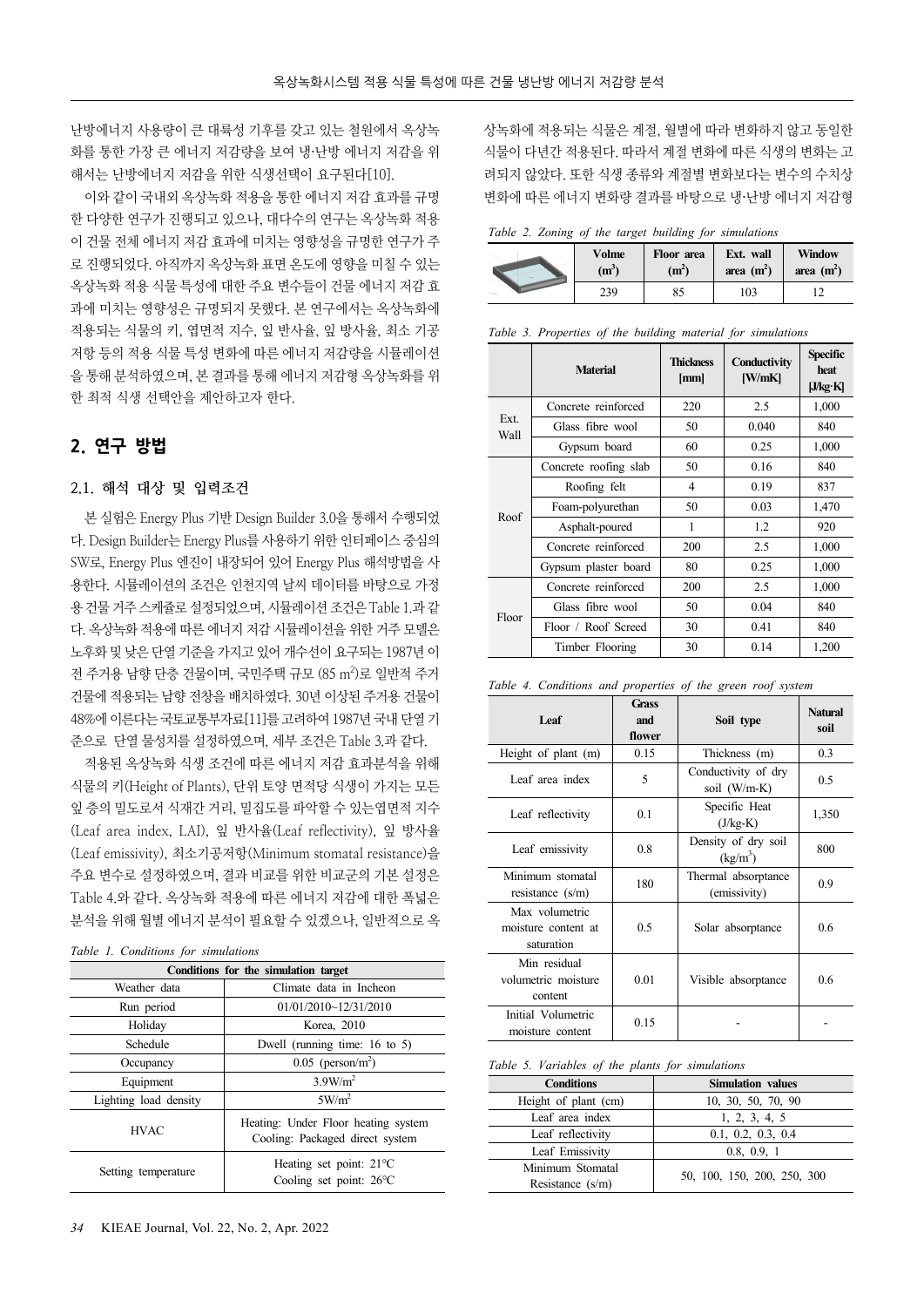옥상녹화를 위한 식물 선택 가이드 라인의 제안하기 위해서는 모든 계절을 포함하는 연간 에너지 저감량을 비교하는 것이 합리적이라 판단되어 식생 변수 적용에 따른 총 에너지 저감량을 비교하였다.

옥상녹화 시뮬레이션을 위한 세부 변수는 Table 5.와 같으며, 냉·난 방 에너지 저감을 위해 적용되는 식물 선택에 영향을 주는 변수 범위 를 최대화하기 위해 Design Builder에서 제공하는 변수의 최대, 최소 값을 설정하였다. 또한, 식생을 직접 선택할 경우 각 식생간 변수의 차 이가 일정하지 않아 에너지 변화량 분석이 어려우며 모든 식생을 시 뮬레이션에 반영하기 어려워 본 연구에서는 식생 특성 변수를 일정하 게 나누어 그에 따른 에너지 변화량과 경향성을 분석하였다. 특히 엽 면적 지수는 단위 토양 면적에서 식생이 갖는 잎 면적의 합을 의미하 므로 식생 간의 거리 및 밀집도는 엽면적 지수를 통해 고려하였다.

#### 2.2. 옥상녹화 에너지 시뮬레이션 모델링

옥상녹화 시스템의 에너지 평형 해석은 Fast All Season Soil Strength (FASST) 모델을 통해 수행하였다[12, 13]. 이 모델은 크게 식생층과 토양층에서의 에너지 방정식으로 구분된다. 식생층 순 열 유속(Fv)은 식생층이 흡수한 단파장 복사열, 대기층과의 장파장 복 사열교환, 토양층과의 장파장 복사열교환, 식생층의 현열 및 잠열에 대한 항으로 이루어지며 다음과 같다.

속(*t<sub>v</sub>*)은 식생승이 율구안 낸과상 복사설, 내기승과의 상과상 복  
·연교환, 토양 ≛과의 장파장 복사연교환, 식생승의 현연 및 감연에  
한 향으로 이루어지며 다음과 갈다.  
\n
$$
F_v [W/m^2] = \sigma_v [I_s (1 - \alpha_v) + \epsilon_v I_r - \epsilon_v \sigma T_v^4] \qquad \qquad (\text{Eq.1}) + \frac{\sigma_v \epsilon_v \epsilon_s \sigma}{\epsilon_v + \epsilon_s - \epsilon_v \epsilon_s} (T_s^4 - T_v^4) + H_v + L_v
$$

이때,  $\sigma$ ,는 식생 피복율, I,는 단파장 복사열유속(W/m<sup>2</sup>),  $\alpha$ ,는 식 생층 단파장 반사율,  $\varepsilon$ ,는 식생층 방사율,  $I_n$ 은 장파장 복사열유속  $(W/m^2)$ , T,는 식생층 온도 (K),  $\varepsilon$ ,는 토양층 표면 방사율,  $\sigma$ 는 Stefan-Boltzmann 상수,  $T = \mathbb{E}$  도양층 표면온도 (K),  $H = \Delta V$  식생층 현 열 열유속(W/m<sup>2</sup>), *L<sub>v</sub>는 식생층* 잠열 열유속(W/m<sup>2</sup>)을 나타낸다.

엽면적 지수와 관련된 식생층에서의 현열과 잠열은 다음과 같이 표현된다.

$$
H_v[W/m^2] = (1.1 LAI \rho_{av} C_{p,a} C_v W_{av}) (T_{av} - T_v)
$$
 (Eq.2)  

$$
L_v[W/m^2] = l_v LAI \rho_{av} C_v W_{av} r' (q_{av} - q_{v,sat})
$$
 (Eq.3)

이때,  $\rho_{av}$ 는 식생층 표면 근처의 공기 밀도(kg/m<sup>3</sup>),  $C_{p,a}$ 는 공기 비열(J/kg⋅K), Cv는 식생층 열전달계수, Wav는 식생층 표면에서의 기류속도 (m/s)로 인천 지역 기상데이터의 풍속 데이터를 사용하였 다.  $T_{av}$ 는 식생층 공기 온도 $(K)$ ,  $l$ ,는 식생층 표면 온도의 증발잠열  $(J/kg)$ ,  $r'' = \frac{1}{2}$  승윤지수,  $q_{av} = \frac{1}{2}$  식생층 표면에서의 공기 혼합 비율,  $q_{v,sat}$ 는 포화 군엽 혼합 비율을 나타낸다. 특히 포화 군엽 혼합 비율 은 잎의 온도에 대한 함수이며, 아래와 같다.

$$
q_{v, sat}(T_v^{n+1}) = q_{v, sat}(T_v^n) + \left(\frac{\partial q_{v, sat}}{\partial T}\right)_{T_v^n} \times (T_v^{n+1} - T_v^n)
$$
\n(Eq.4)

식생층의 온도와 토양층의 온도는 미지수이므로 이를 계산하기 위해 토양층에서의 에너지 방정식 계산이 필요하다. 토양층 순 열유 속(Fs)은 토양층이 흡수한 단파장 복사열, 대기층과의 장파장 복사 열교환, 식생층과의 장파장 복사열교환, 토양층에서의 현열 및 잠열 에 대한 항으로 이루어지며 다음과 같다.

(1)은 보양승이 윕구안 난과상 복사설, 내기승과의 상과상 복사  
교환, 식생 ≝과의 장파장 복사연교환, 토양 ≛에서의 현옐 및 감옐  
대한 향으로 이루어지며 다음과 갈다.  
\n
$$
F_s [W/m^2] = (1 - \sigma_v) [I_s (1 - \alpha_s) + \epsilon_s I_{ir} - \epsilon_s \sigma T_s^4] + \frac{\sigma_v \epsilon_v \epsilon_s \sigma}{\epsilon_v + \epsilon_s - \epsilon_v \epsilon_s} (T_s^4 - T_v^4) + H_s + L_s
$$
\n(Eq.5)

이때,  $\alpha$ 는 토양층 단파장 반사율, H는 토양층 현열 열유속 (W/m<sup>2</sup>), *L<sub>s</sub>*는 토양층 잠열 열유속(W/m<sup>2</sup>)을 나타낸다.

각 변수의 변화에 따른 에너지 저감량은 비교군과의 비교를 통해 나타내었다.

# 3. 결과

#### 3.1. 식물키에 따른 냉난방 에너지 저감량

Fig. 1.은 옥상녹화 적용 식물의 키에 따른 냉·난방 에너지 변화 를 보여준다. 옥상녹화 미적용시 난방에너지는 11661.7kWh가 소 비되었으며, 냉방에너지는 1689.4kWh가 소비되었다. 옥상녹화 적용시 적용 식물의 높이가 커질수록 난방에너지 저감량이 감소하 였으며, 10cm의 식물 적용시 1,288kWh의 난방에너지가 저감된 반면 90cm 식물 적용시 1,025kWh의 난방에너지가 저감되었다. 모든 변수가 적용되었을 시 난방에너지 감소는 옥상녹화 식생 적용 을 위해 적용된 토양층이 단열층 역할을 하여 옥상층의 U-value (W/m<sup>2</sup> )를 감소시킨 결과로서 판단되며, 이는 옥상녹화에 적용된



*Fig. 1. Energy reduction according to the plant height*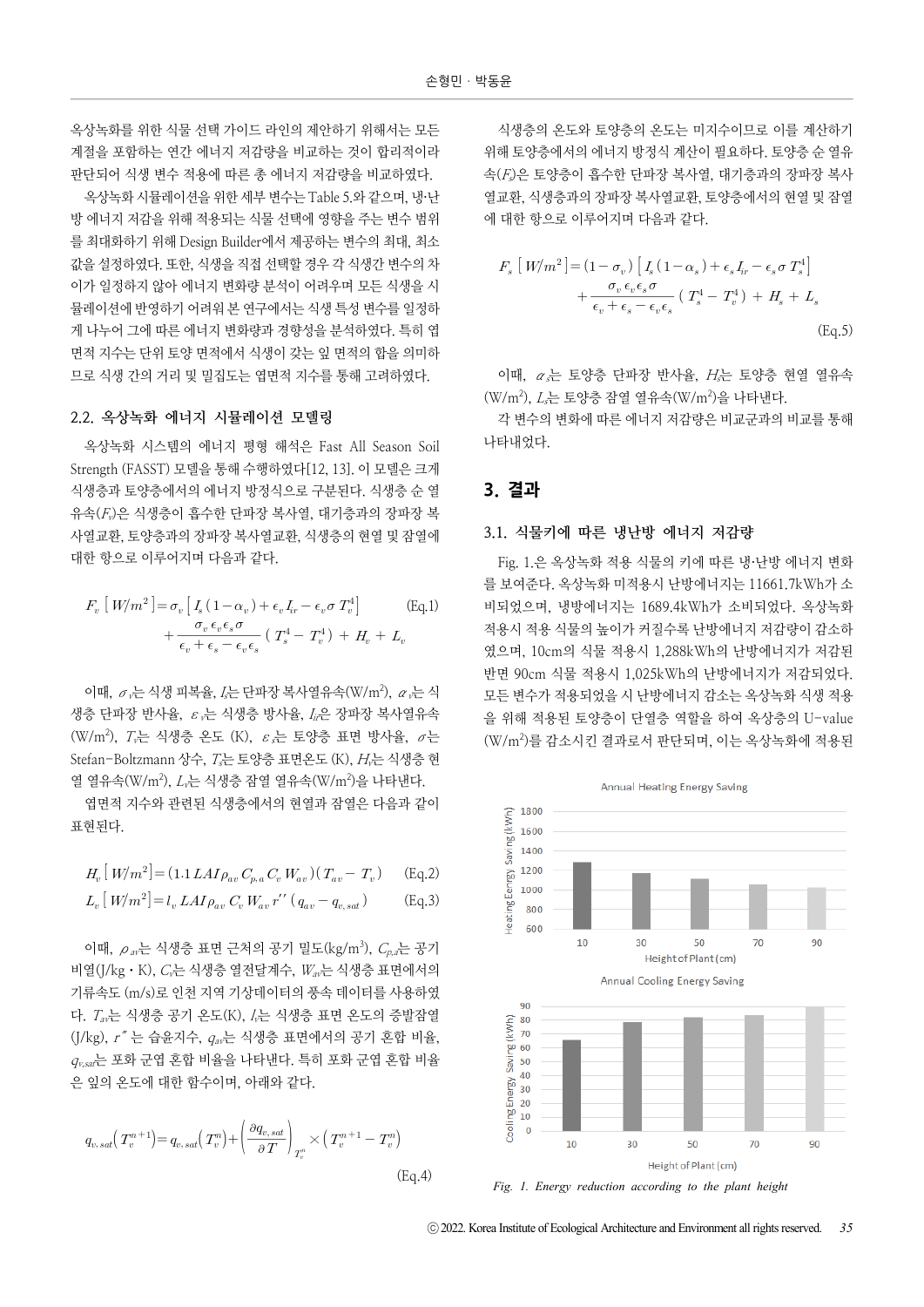토양두께를 15cm에서 30cm로 증가시켰을 시 옥상층 U-value 감소에 따른 난방에너지가 저감된 Berardi의 연구결과와 동일하 다[14].

냉방에너지는 식물키가 커질수록 저감량이 높게 나타났으며, 10cm 식물 적용시 65kWh의 냉방에너지가 저감된 반면 90cm의 식 물을 적용했을시 90kWh의 냉방에너지 소비량이 감소하였다. 이는 식물의 키가 커짐에 따라 거칠기 길이(roughness length)가 증가하 여 식생 층에서의 바람의 속도가 상승하고, 이에 따른 현열과 잠열을 통한 대기층으로의 열전달이 상승함에 따라 옥상녹화 식생층의 온 도가 하강한 결과로 판단된다.

# 3.2. 엽면적 지수에 따른 냉난방 에너지 저감량

Fig. 2.는 엽면적 지수가 옥상녹화를 통한 냉·난방에너지 저감에 미치는 영향성을 보여준다. 엽면적 지수가 증가할수록 난방에너 지 저감량이 감소하였으며, 엽면적 지수가 1일 시 1,528kWh 난방 에너지가 저감된 반면, 5일 경우 1,285kWh 난방에너지를 저감하 였다. 엽면적 지수가 높아질수록 식생 피복율이 증가하고, 그 결과 토양층 및 건물옥상으로의 열전달량이 감소하였기 때문으로 판단 된다. 냉방에너지 저감량은 엽면적 지수가 높아짐에 따라 증가하 였으며, 엽면적 지수가 5일 시 66kWh의 냉방에너지가 저감된 반 면, 엽면적 지수가 1일 때 80kWh의 냉방에너지가 기존보다 더 낭 비되었다. 마찬가지로 엽면적지수가 높으면 토양층 및 건물옥상 으로의 열전달량이 감소하고, 반대로 엽면적 지수가 낮으면 토양 층 및 건물옥상으로의 열전달량이 증가하기 때문으로 여겨진다. 더욱이 낮 동안 토양층에 축적된 열이 야간에 방출되면서 겨울에 는 도움이 되는 요인으로, 여름에는 장애요인으로 작용한 것으로 판단된다.







#### 3.3. 잎 반사율에 따른 냉난방 에너지 저감량

Fig. 3.은 잎 반사율 변화에 따른 냉·난방 에너지 저감량을 보여준다. 잎 반사율이 0.8일 때 1,285kWh의 난방에너지를 저감하였으나 1일 경 우 1,084kWh 난방에너지 저감량이 감소하였다. 냉방에너지 저감량은 잎의 반사율이 증가함에 따라 냉방에너지 저감량이 증가하였다. 반사 율이 0.1일 경우 66kWh 저감된 반면, 0.4일 때 82kWh이 냉방에너지 가 저감되어 잎 반사율이 증가할수록 냉방에너지 저감량이 증가하였 다. 잎 반사율이 높을수록 식생층으로의 열전달량이 감소한 결과로 판





*Fig. 3. Energy reduction according to the leaf reflectivity*

Annual Heating Energy Saving 1800 Heating Eenrgy Saving (kWh) 1600 1400 1200 1000 800 600  $0.8$  $0.9$  $\mathbf 1$ Leaf Emissivity

**Annual Cooling Energy Saving** 



*Fig. 2. Energy reduction according to LAI Fig. 4. Energy reduction according to the leaf emissivity*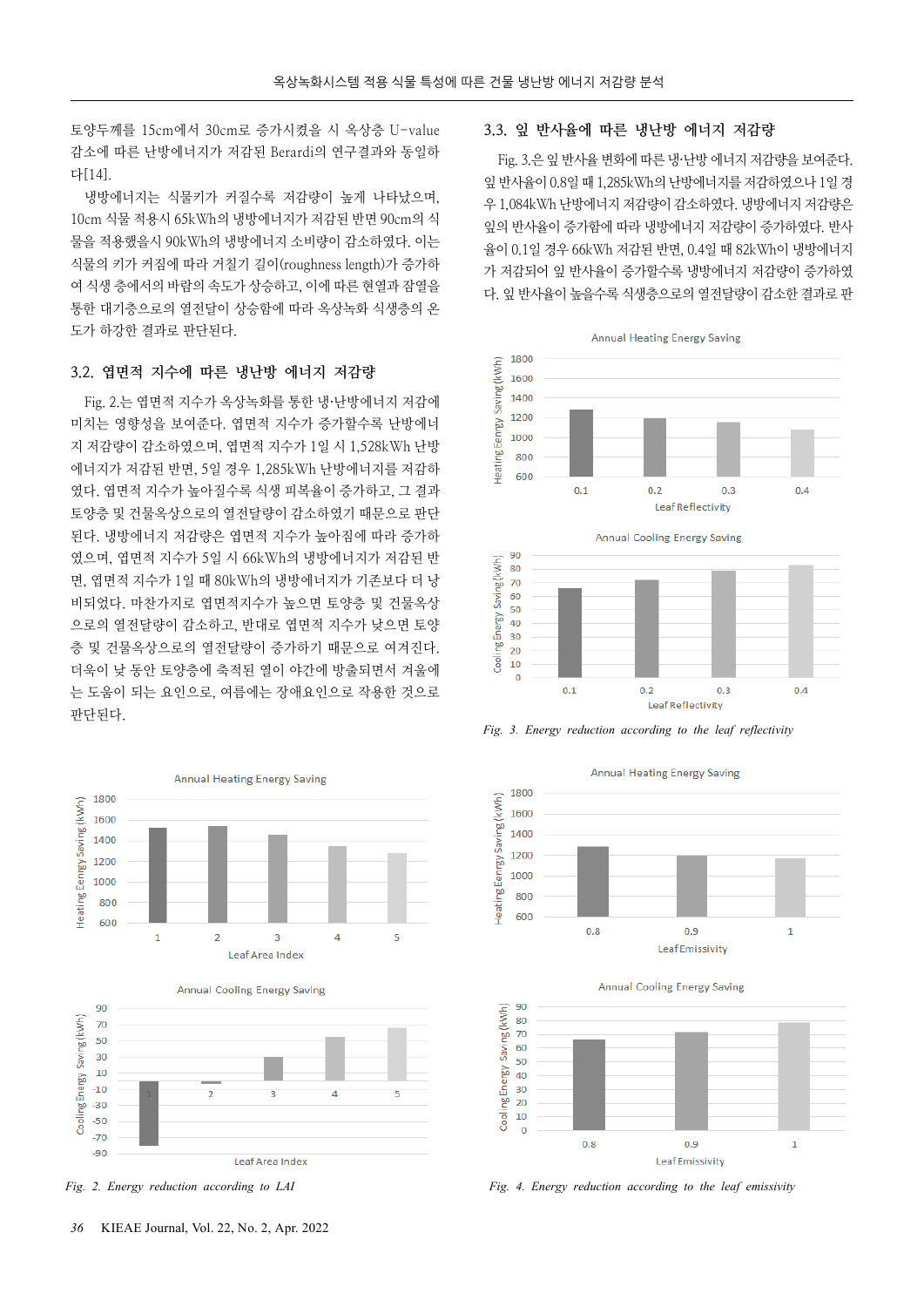단된다. 잎 반사율의 경우 식물의 엽록소가 증가할수록 낮아지는 경향 이 있으므로 옥상녹화 식생별 엽록소 함유량을 고려한 식생 선정이 중 요하다[15].

## 3.4. 잎 방사율에 따른 냉난방 에너지 저감량

Fig. 4.는 잎 방사율 변화에 따른 냉·난방 에너지 저감률을 보여 준다. 잎 방사율이 0.8일 때 1,285kWh의 난방에너지가 저감하였 으나, 잎 방사율이 1이었을 때 1,172kWh로 잎 방사율이 증가함에 따라 난방에너지 저감량이 감소하였다. 냉방에너지 저감량은 잎 방사율이 0.8일 때 66kWh의 냉방에너지가 저감되었으나 1일 때 78kWh로 잎 방사율이 증가할수록 냉방에너지 저감효과가 증가 하였다.

# 3.5. 최소기공저항에 따른 냉난방 에너지 저감량

Fig. 5.는 최소기공저항 변화에 따른 냉·난방 에너지 저감효과를 보여준다. 잎 최소 기공저항은 식물의 잎을 통해 이산화탄소 등의 기 체 및 수증기 등이 확산되는 것을 억제하는 것을 의미하는 것으로 기 공저항이 높을수록 식물의 증산작용이 억제된다[16].

최소기공저항이 50s/m일 경우 1,179kWh의 난방에너지가 저감 되고, 300s/m일 때 1,330kWh의 난방에너지가 저감되어 최소기공 저항이 증가함에 따라 난방에너지 저감량이 증가하였다. 옥상녹화 를 통한 냉방에너지 저감량은 최소기공저항이 50s/m일 경우 74kWh의 냉방에너지가 소비되었으며, 최소기공저항이 증가함에 따라 냉방에너지 저감 효과가 감소하였다. 식물의 증산작용에 따른 열 발산이 겨울에는 장애요인이 되지만 여름에는 에너지 저감에 긍 정적인 요소로 작용함을 알 수 있다.



*Fig. 5. Energy reduction according to the minimum stomatal resistance*

# 4. 결론

본 연구에서는 옥상녹화 적용시 냉·난방 에너지 저감형 최적 옥 상녹화 식생을 제안하기 위해 식물 키, 엽면적 지수, 잎 반사율, 잎방 사율, 최소기공저항 변화에 따른 냉·난방에너지 저감량을 분석하였 다. 옥상녹화 적용에 따른 냉·난방 에너지 저감량 분석결과, 옥상녹 화 적용을 통해 냉·난방 에너지를 저감할 수 있었으나, 옥상녹화 적 용 식물 키, 엽면적 지수, 잎 반사율/방사율, 최소기공저항 변수 변화 를 통해 난방에너지 저감량을 증가시킬수록 냉방에너지 저감량이 감소하는 경향을 보였다. 또한 변수 변화에 따라 난방에너지 저감량 은 냉방에너지 저감량 대비 약 11~23배 가량 높았으며 이는 대륙성 기후를 갖는 국내 중부지방에서 냉방에너지 소비량보다 난방에너지 소비량이 높아 옥상녹화 적용 효과가 큰 결과로 판단되며, 이를 통해 국내 옥상녹화 적용시 난방에너지 저감 위주의 식생층 설계가 요구 된다. 주요 연구 결과는 다음과 같다.

1) 10cm 식물에서 90cm 식물이 적용되었을 시 20% 난방에너지 저감량이 감소하였으나, 냉방에너지 저감량은 38% 증가하였다. 하 지만 감소된 난방에너지 저감량은 263kWh로 냉방에너지 저감량 25kWh 보다 높아, 국내 옥상녹화 선정시 난방에너지를 고려하여 키 가 큰 관목류보다 세덤류 등의 식물 선정이 유리할 것으로 판단된다.

2) 엽면적 지수가 1에서 5로 증가함에 따라 난방에너지 저감량이 15.9 % 감소하였으나, 냉방에너지 저감량은 증가하였다. 이는 높은 엽면적 지수의 식생층은 토양층 및 건물 옥상으로의 열 전달량을 억 제하여 낮 시간동안 토양층의 열 축적이 저해된 결과로 판단된다. 따 라서 냉방에너지 저감을 위한 옥상녹화 적용 시 잎 엽면적 지수가 낮 은 잔디류, 침엽수보다 잎 넓이가 커 LAI 높은 활엽수 종을 활용하는 것이 유리할 것이라 판단된다.

3) 잎 반사율이 증가할수록 옥상녹화를 통한 난방에너지 저감량 이 감소하였으며, 냉방에너지는 감소량은 증가하였다. 이는 잎 반사 율이 높을수록 옥상녹화 식생층으로 열 전달량이 감소한 결과로서 판단된다.

4) 잎 방사율 또한 반사율과 동일한 양상을 보여 잎 방사율이 높을 수록 난방에너지 저감량은 감소하였으나, 잎 방사율이 증가할수록 냉방에너지 저감량 또한 증가하였다.

5) 최소기공저항성이 50s/m에서 300s/m로 증가함 따라 옥상녹 화시 난방에너지 저감량은 11% 증가하였다. 냉방에너지 저감량은 최소기공저항성이 커짐에 따라 옥상녹화적용에 따른 냉방에너지 저 감량은 감소하였으나 난방에너지 저감량과 비교하여 미미한 것으로 나타났다. 따라서 냉·난방 에너지 저감형 에너지 저감을 위한 옥상 녹화 적용시 최소기공저항성이 높은 식물을 선택하는 것이 유리할 것으로 판단된다.

본 연구에서는 냉·난방 에너지 저감을 위한 옥상녹화 식생 선택안